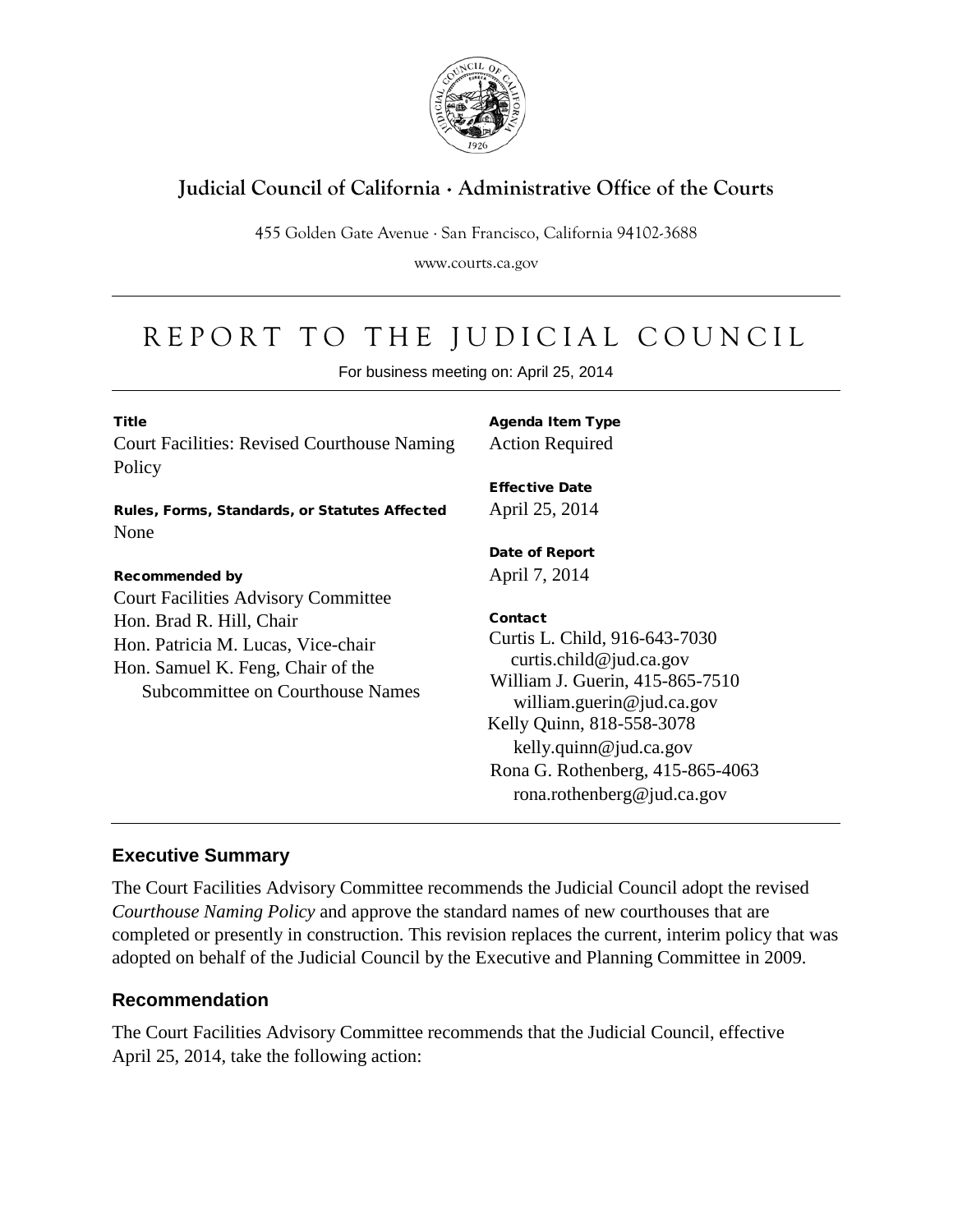- 1. Adopt the revised *Courthouse Naming Policy.*
- 2. Approve the standard names of new courthouses that are completed or presently in construction.

## **Previous Council Action**

In May 2009, the council's Executive and Planning Committee adopted the current policy on an interim basis, anticipating that the Subcommittee on Courthouse Names (the subcommittee) of the Court Facilities Advisory Committee (the CFAC) would be established in the future to recommend to its full advisory committee how this policy should be updated and revised.

## **Rationale for Recommendation**

It is the policy of the council, acting through the subcommittee and its directives to the Administrative Office of the Courts (AOC) staff, to name courthouses based on standards directed by policy. In December 2012, the CFAC chair established the subcommittee to manage the naming process for court facilities. The subcommittee convened for four meetings in 2013 to consider the content of the interim policy. Because some time had passed since the interim policy was adopted, and since the subcommittee had been established, the subcommittee determined the need to update the current interim policy.

This determination was also based upon consideration of the interim policy's content and its implications for the present and future capital projects, as well as the management of the existing building portfolio. The subcommittee considered the intent of the council reflected by the original content of the interim policy, including: subcommittee membership; expanded criteria for categories of naming, including standard naming preferences and naming preferences for deceased or living individuals; a prescriptive process for submission, consideration, and approval of naming requests; delegation of authority for approving names; and identification of state courts on the exterior of existing and new buildings.

To support the subcommittee's deliberations, staff research was conducted establishing that there was little or no record of a comparable basis for courthouse naming standards in the federal government or other jurisdictions outside California.

As stated in the attached revised policy, its purpose is to provide consistency in identifying courthouses in California, following standards set for both new and existing courthouses, including courthouses which are renovated.

The revised policy encompasses three major tenets:

1. Provides naming standards for trial and appellate courthouses, including two naming preferences—one for standard names and one for names of deceased individuals;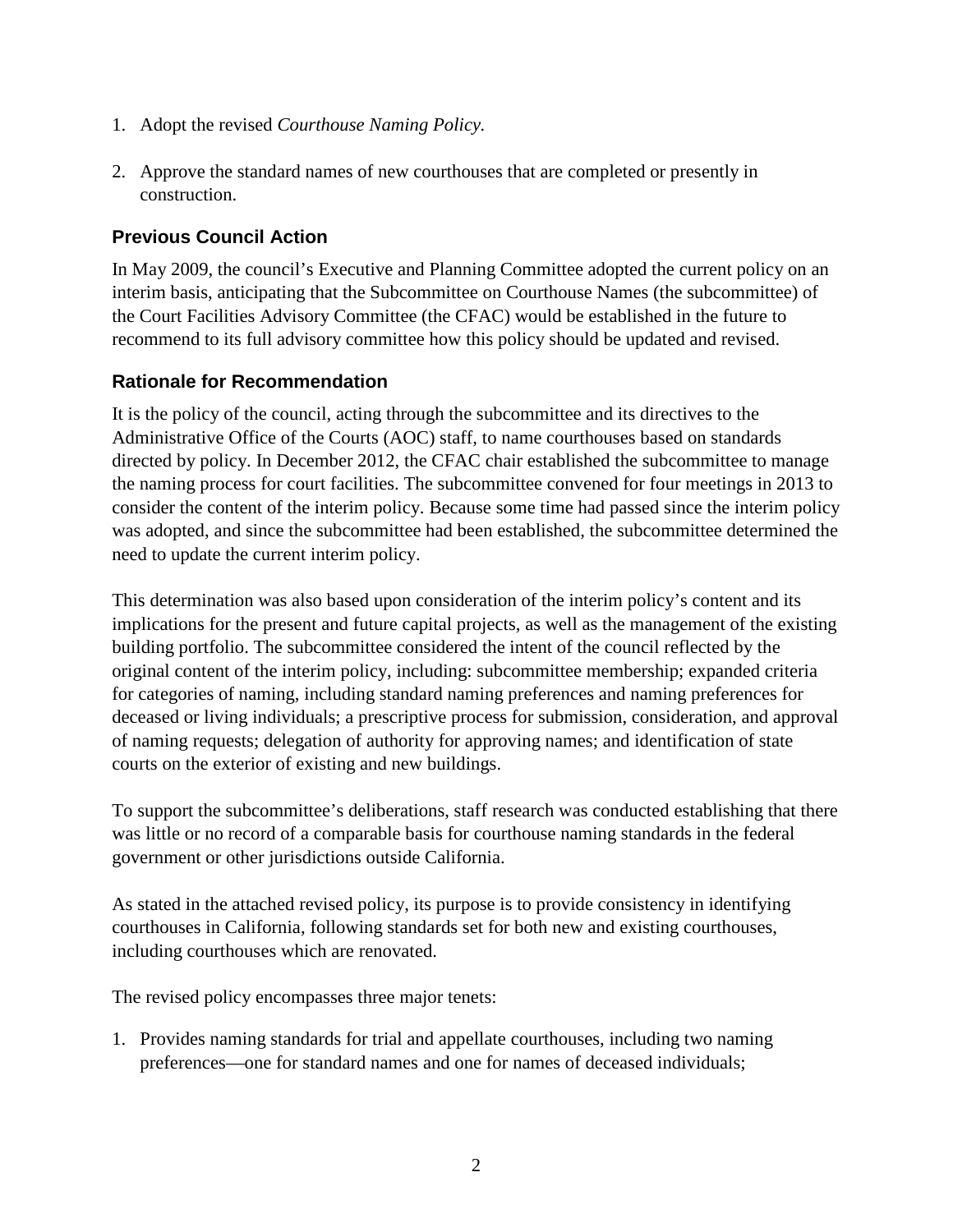- 2. Prescribes a specific process for naming courthouses with associated, delegated, and required approvals; and
- 3. Stipulates minimum content to be reflected in courthouse names on exterior signage.

The substantive revisions to the current interim policy were made to Section III and are described as follows:

- 1. The definitions have been updated to include a reference to the Court Facilities Advisory Committee and to describe the memberships of the subcommittee;
- 2. The categories of names have been changed from three to two, eliminating the category of *Living Persons* as a naming standard;
- 3. The category of *Deceased Person* as a naming standard has been expanded and redefined for greater clarity;
- 4. The process for requesting and approving the naming of courthouses has been expanded and redefined to include delegation of approvals to the chair of the subcommittee and the CFAC chair, subject to approval by the council; and
- 5. A section has been added concerning the designation of names in exterior building signage and plaques in order to clearly establish the identity of California courts for the public.

Because a number of courthouse capital projects have been completed or are in construction at this time—for which standard names have been designated by the courts and not formally approved under the naming policy—the subcommittee has recommended to its full advisory committee that the names of 21 projects be approved. Pursuant to the naming process outlined in the revised policy, the Court Facilities Advisory Committee recommends the council approve the project names in the attached list. Future naming requests for new or existing courthouses will be submitted for approval as stipulated in the revised policy.

## **Comments, Alternatives Considered, and Policy Implications**

The AOC did not solicit comments on the recommended council action. No alternatives to the recommended action were considered.

## **Implementation Requirements, Costs, and Operational Impacts**

No costs are involved in implementing the recommended council action, because it is performed on behalf of the council by the AOC. Costs associated with the design, fabrication, and installation of signage on new courthouses or renovations to existing court facilities are paid for by capital project budgets funded from Senate Bill 1732 (Escutia; Stats. 2002, ch. 1082), Senate Bill 1407 (Perata; Stats. 2008, ch. 311) revenues, or other funds.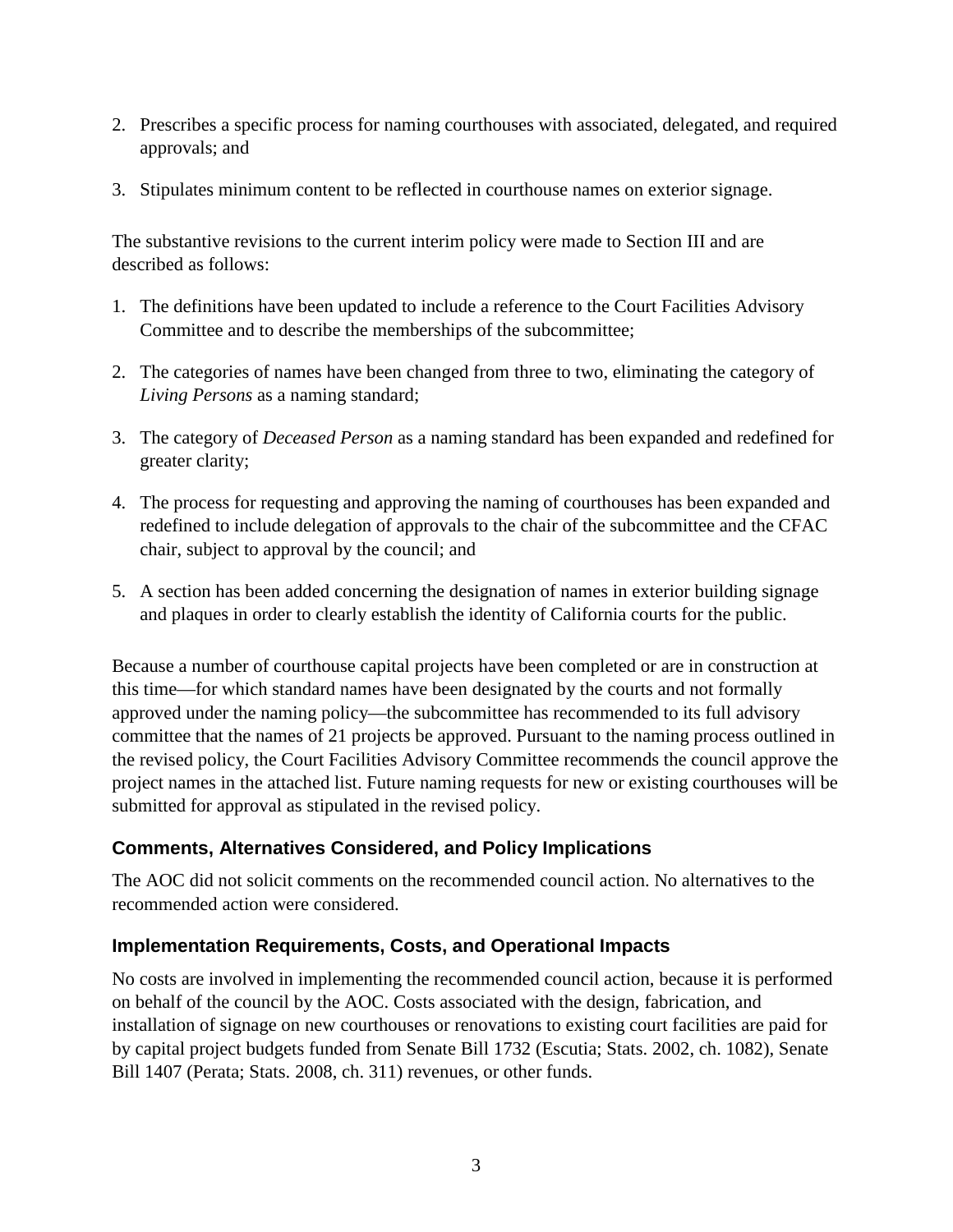## **Relevant Strategic Plan Goals and Operational Plan Objectives**

The recommended council action supports Goal III (Modernization of Management and Administration) and Goal VI (Branchwide Infrastructure for Service Excellence).

## **Attachments**

- 1. *Courthouse Naming Policy,* revised April 25, 2014
- 2. Courthouse Names: Trial Court Capital Projects Completed or in Construction, dated April 25, 2014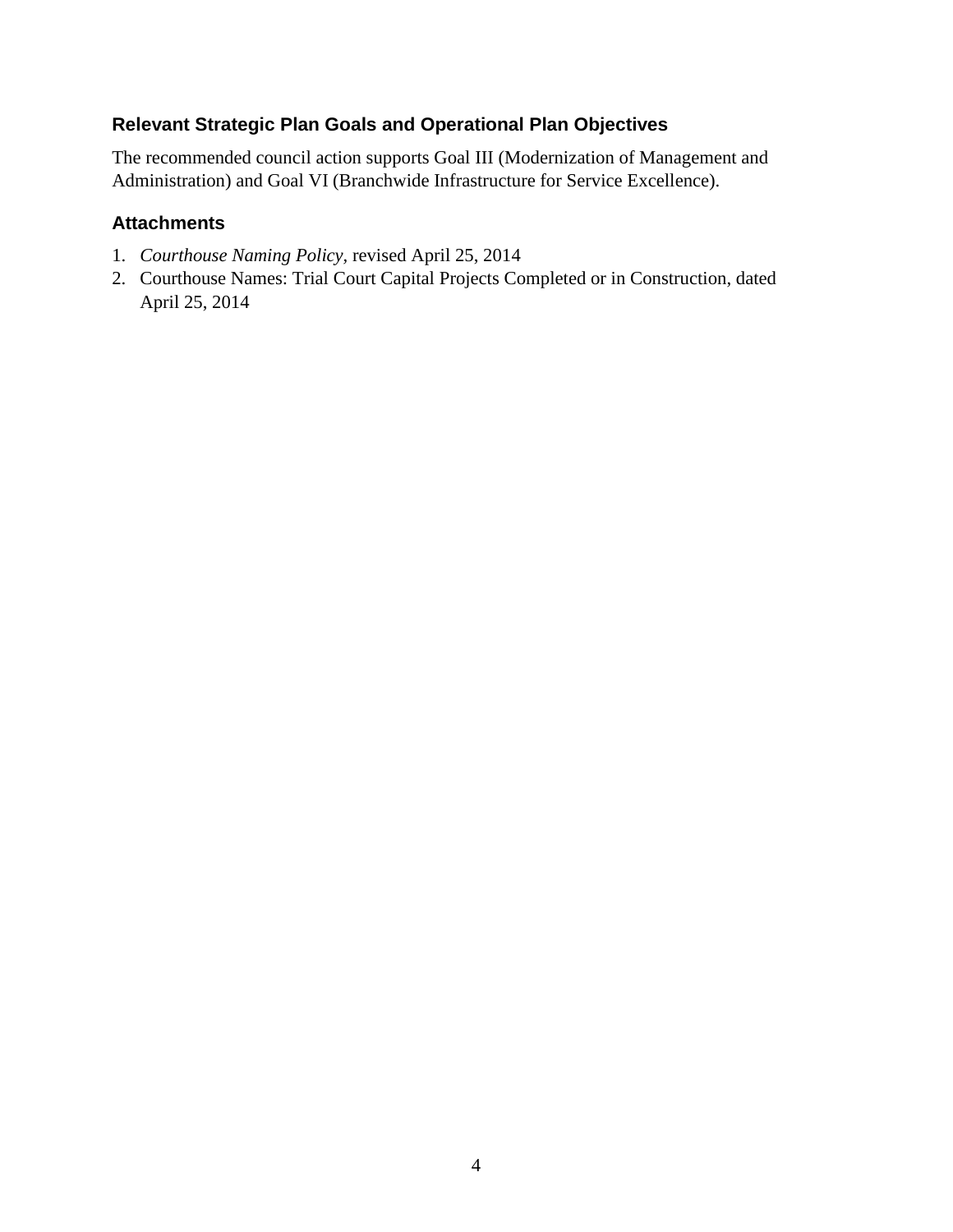Attachment 1



# **Courthouse** Naming Policy

ADOPTED: MAY 11, 2009 REVISED: APRIL 25, 2014



## **ADMINISTRATIVE OFFICE** OF THE COURTS

JUDICIAL AND COURT OPERATIONS SERVICES DIVISION

JUDICIAL BRANCH CAPITAL PROGRAM OFFICE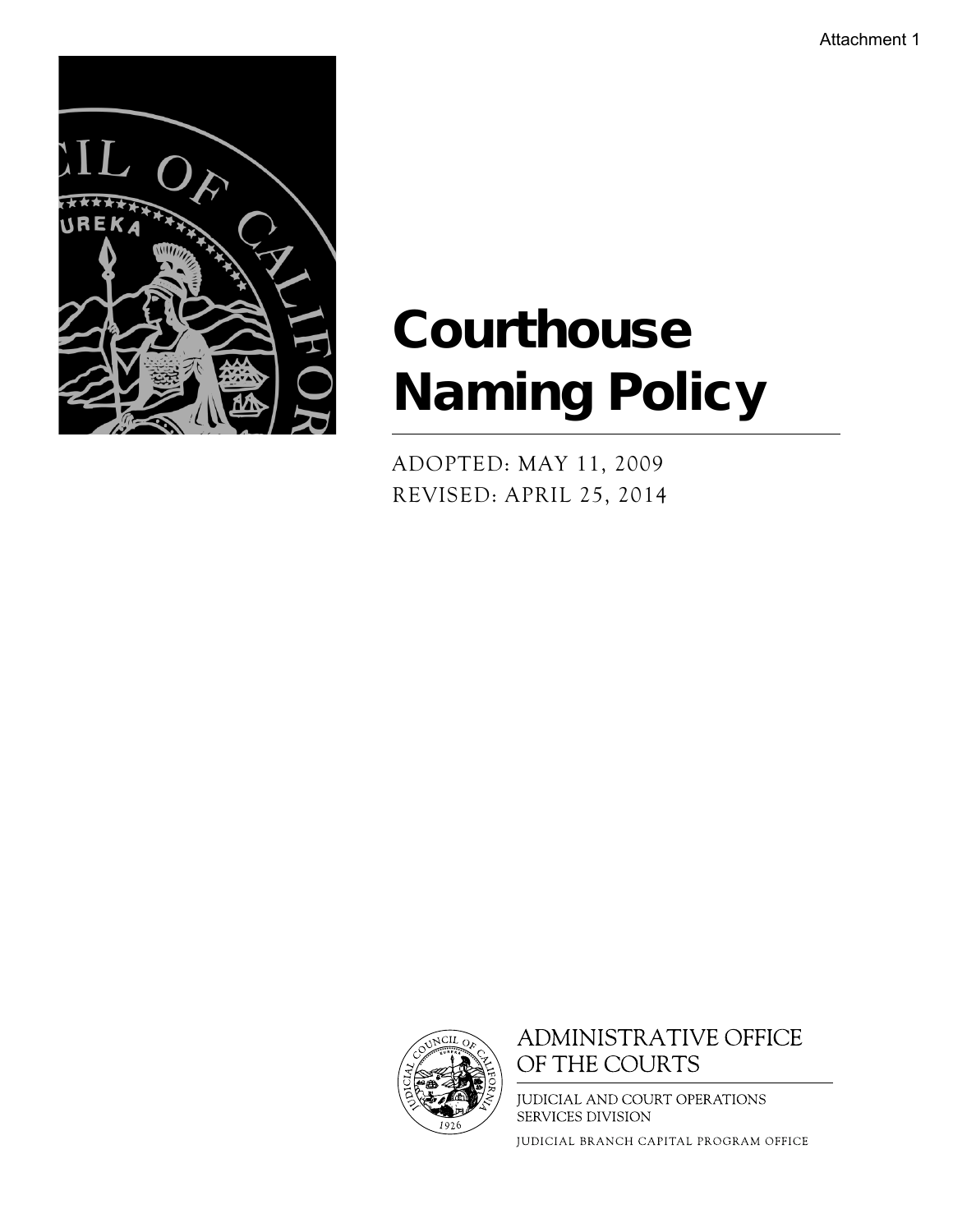## **I. Purpose of the Policy**

The Judicial Council of California (Judicial Council) is responsible for California's courthouses under the Trial Court Facilities Act of 2002 and related legislation, which includes responsibility for construction of new courthouses and renovation of existing courthouses. It is the policy of the Judicial Council, acting through the Court Facilities Advisory Committee, Subcommittee on Courthouse Names, through its directives to the staff of the Administrative Office of the Courts (AOC), to name courthouses based on standards. This will provide consistency in identifying courthouses in California.

The naming of courthouses will follow the standards set forth in this policy in naming new courthouses, and in naming existing courthouses—including court facilities that are renovated.

## **II. Application of Courthouse Naming Standards**

The Judicial Council's naming standards will be applied to newly constructed courthouses and renovated courthouses which the Judicial Council has financed—in whole or in part—and to existing courthouses, where the judicial branch is the facility owner or majority tenant.

## **III. Names for Trial and Appellate Courthouses**

## **A. Definitions**

*Court facility* refers to any building that the local court occupies to provide its main services, its branch services, or other services and operations. As used in this policy, the word *courthouse* is considered interchangeable with this term.

*Court Facilities Advisory Committee (CFAC)* is an advisory body to the Judicial Council on all facilities-related matters. The members of this advisory committee are appointed by the Chief Justice of California. The CFAC, formerly the Court Facilities Working Group, is charged with providing ongoing oversight of the Judicial Branch program that manages new construction and renovations for the superior courts and Courts of Appeal throughout the state. It oversees the work of the AOC in its management of court facilities statewide and in its effort to implement the judicial branch's capital improvement program.

*Subcommittee on Courthouse Names* (the subcommittee) is the subcommittee of the CFAC charged with responsibility to review and consider options in naming specific new and existing courthouses. The chair of the Subcommittee on Courthouse Names is appointed by the chair of the CFAC. The members of the subcommittee are appointed by the subcommittee chair. Its membership, including the appointed chair, will comprise the following: five superior court judges, an appellate court justice, two members of the State Bar of California, and one professional from the design, construction or real estate industry. The subcommittee is responsible for recommending to the CFAC names for courthouses and in doing so may consider comments from members of CFAC, or refer requests for naming to the Judicial Council where appropriate. The subcommittee's operating protocols, including the term of each member, will be established by the CFAC.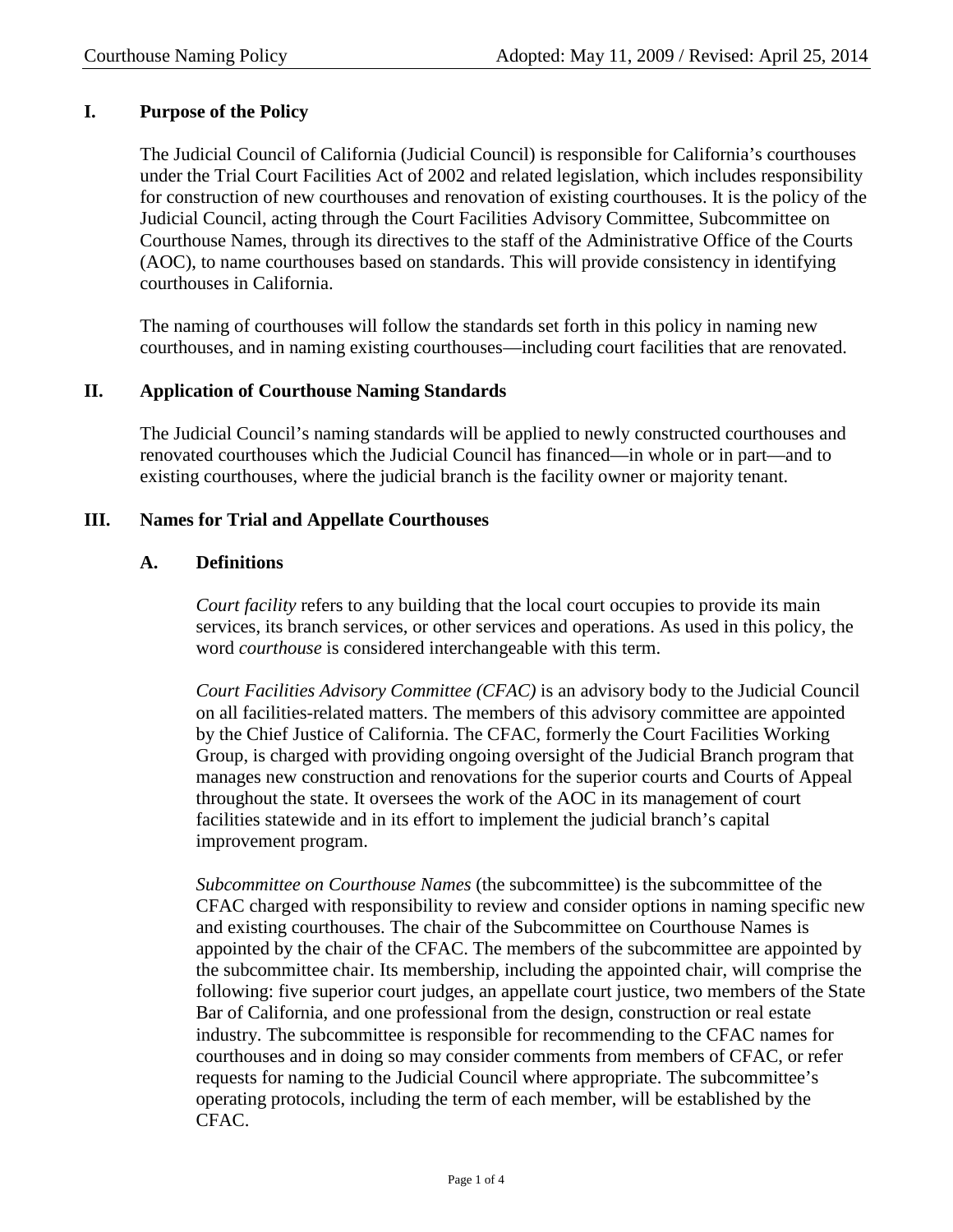*Case type* can include but is not limited to the following caseload identifiers: family law, juvenile, criminal, civil, traffic, probate, small claims, mental health, and drug.

*Location* of a court facility refers to the building's physical location in either an incorporated (i.e., town or city) or unincorporated (i.e., county or region) geographical area.

## **B. Naming Standards for Trial and Appellate Courthouses**

- 1. Courthouses will be named based on one of the following two categories:
	- a. Location and case type, which is the category most commonly used; or
	- b. Deceased person, which is a rarely used category.

A courthouse name will not include the name of any business entity, institution, foundation, or other organization, whether for profit or not for profit.

- 2. An explanation of each category follows. For all name categories, the courthouse name must include "Superior Court" or "Court of Appeal" *and* "California." In each case, the building name may include the term "Courthouse," "Justice Center," or "Hall of Justice."
	- a. Naming Preference 1: Location and Case Type (Most Commonly Used). It is the preference of the Judicial Council to name courthouses after their location and, if applicable, case type. This convention supports the Judicial Council's goal of enhancing access to justice because naming courthouses after the location and case type provides users with key information about where the courthouse is located and the type of proceedings conducted within the courthouse.

Examples of courthouse names under the preferred naming standard for trial courts are as follows:

| Format           |                                                                  |                                                                                                                                               |                                                   |
|------------------|------------------------------------------------------------------|-----------------------------------------------------------------------------------------------------------------------------------------------|---------------------------------------------------|
| <b>Examples</b>  | <b>Courthouses</b>                                               | <b>Justice Centers</b>                                                                                                                        | <b>Halls of Justice</b>                           |
| <b>Example 1</b> | Superior Court of California<br>County of Imperial               | El Centro Family Courthouse Selma Regional Justice Center East County Hall of Justice<br>Superior Court of California<br>County of Fresno     | Superior Court of California<br>County of Alameda |
|                  | <b>Example 2</b> Superior Court of California<br>Imperial County | El Centro Family Courthouse Selma Regional Justice Center East County Hall of Justice<br>Superior Court of California<br><b>Fresno County</b> | Superior Court of California<br>Alameda County    |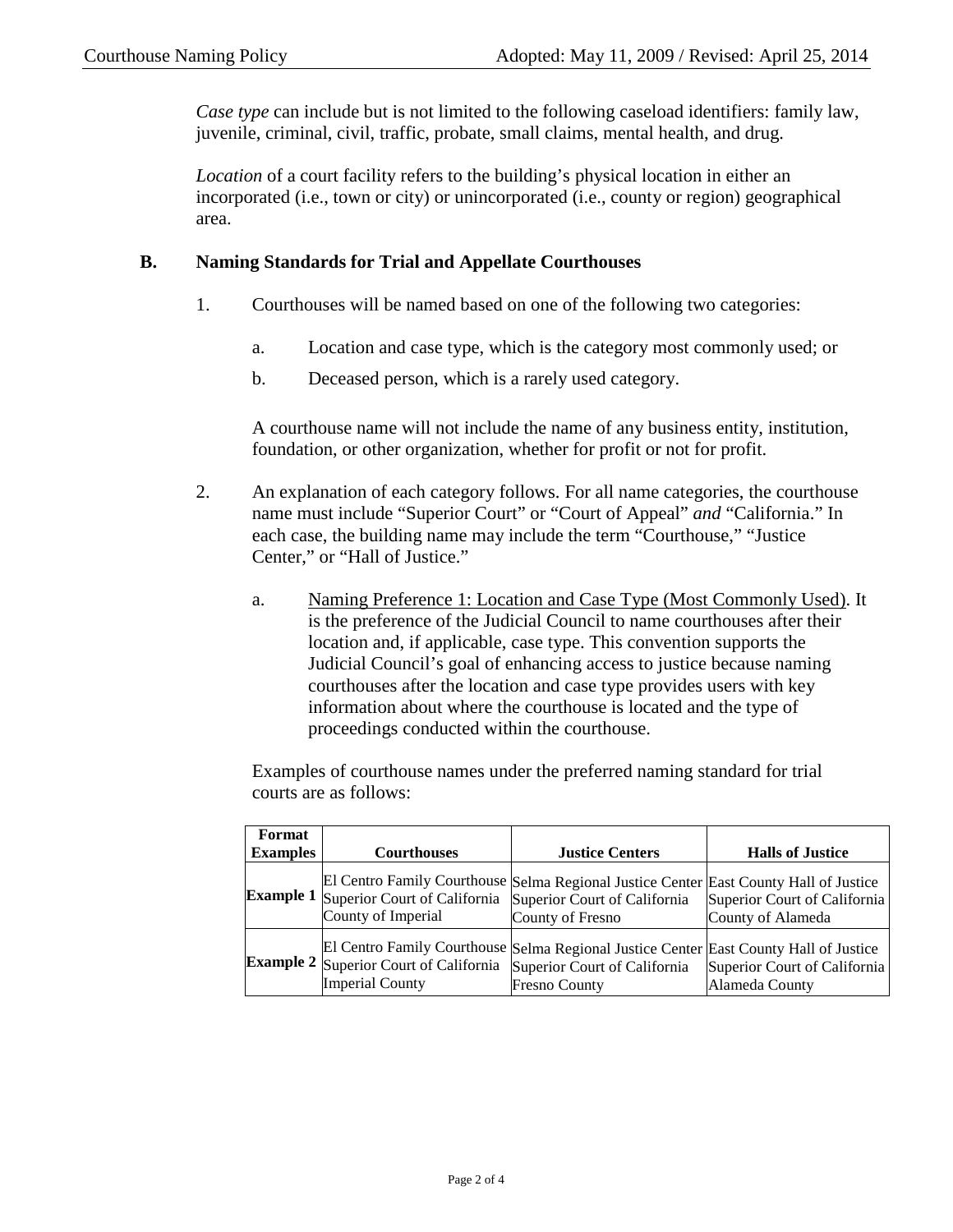| Format           |                                            |
|------------------|--------------------------------------------|
| <b>Examples</b>  | <b>Appellate Courthouse Names</b>          |
|                  | State of California                        |
| <b>Example 1</b> | Court of Appeal                            |
|                  | <b>First Appellate District Courthouse</b> |
|                  | California Court of Appeal                 |
| <b>Example 2</b> | Fourth Appellate District                  |
|                  | Division Three                             |
|                  | State of California                        |
| <b>Example 3</b> | Court of Appeal                            |
|                  | <b>Fifth Appellate District</b>            |

Examples of courthouse names under the preferred naming standard for appellate courts are as follows:

- b. Naming Preference 2: Deceased Person (Rarely Used). Naming a courthouse after a deceased person must be carefully considered to protect the integrity and independence of the judicial branch. A courthouse may be named after a deceased person based on *all* the following criteria:
	- i. The person made recognizable, significant contributions to the state or national justice system.
	- ii. The person shall have been deceased a minimum of 10 years. The subcommittee deems that 10 years is a reasonable period of time to establish the individual's character within which unknown facts would come to light. This 10-year period is consistent with the 10 year practice period requirement for consideration for judgeship in the State of California.<sup>[1](#page-7-0)</sup>
	- iii. The person, or the estate of the person, or any otherwise related entity deemed to pose a potential conflict of interest by the subcommittee, does not have any case pending before any court, and no such case is reasonably likely to come before any court, in future litigation.
	- iv. The naming does not present a potential conflict of interest as may be viewed by the public, government entities, or private businesses.
	- v. Consistency with the California Code of Judicial Ethics.

Examples of deceased persons who meet these criteria may include a former president of a state or local bar association, a trial court judge, an appellate court justice, or a state or federal legislator; or may include a former Governor of California or a former Chief Justice of the California Supreme Court, or a member of the United States Supreme Court. Courthouses may not be named for living persons.

<span id="page-7-0"></span><sup>&</sup>lt;sup>1</sup> Cal. Const., art. VI, § 15. A person is ineligible to be a judge of a court of record unless for 10 years immediately preceding selection, the person has been a member of the State Bar or served as a judge of a court of record in this State.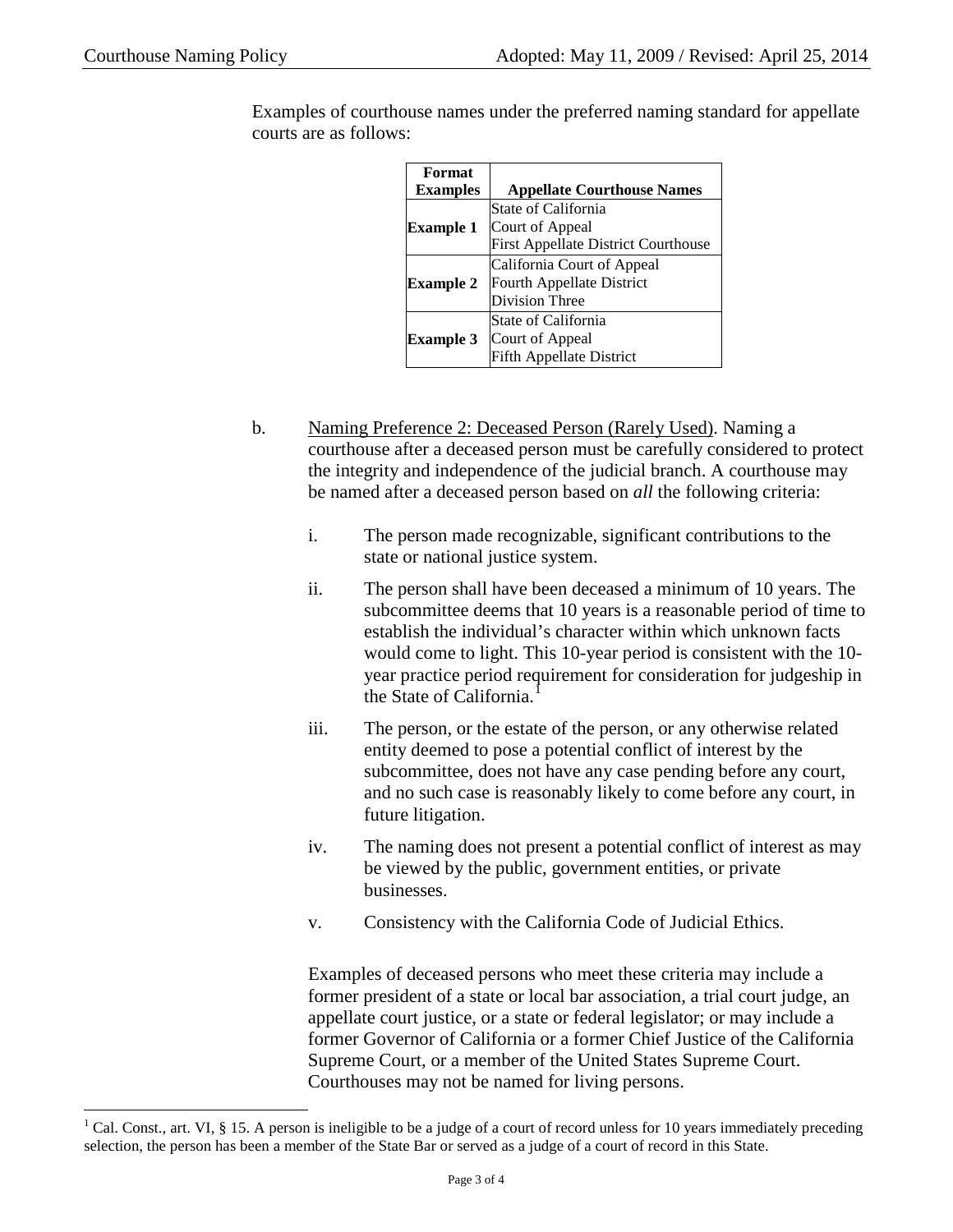## **C. Process for Naming Courthouses**

## **Courthouses will be named by the following process:**

- 1. Requests for courthouse naming will be submitted to the chair of the subcommittee by the presiding judge or assistant presiding judge, or the court executive officer or the administrative presiding justice, or the clerk of the Court of Appeal, or their designee, of the subject court. Concurrently, the chair of the subcommittee will in turn provide the request(s) to the local court or committee as to process and minimum requirements set forth in this policy.
- 2. The subcommittee will evaluate each proposed name under the standards set forth in this policy.
- 3. Upon consideration of any request, the chair of the subcommittee will propose requests for names under section 2(a) preference 1, and all requests under section 2 (b) preference 2, for consideration by the CFAC.
- 4. Upon consideration, the CFAC shall present a recommendation on the name of a courthouse to the Judicial Council, which presentation will include the subcommittee's recommendation.
- 5. Where appropriate, the chair of the subcommittee will be delegated by the chair of CFAC to approve standard courthouse names under section  $2(a)$  of this policy, on behalf of the CFAC of the Judicial Council. This approval shall be subject to ratification by the Judicial Council. Requests for those names must have been duly submitted under C.1 of this policy.

## **D. Designation of Courthouse Names in Building Signage and Plaques**

Signage and plaques on buildings shall designate the duly approved names under this policy subject to the following requirements:

- 1. Standards: All signage and plaques must comply with the requirements of the *California Trial Court Facilities Standards[2](#page-8-0)* and its addenda as pertain to signage, use of seals by courts<sup>[3](#page-8-1)</sup> and plaques.
- 2. Application of courthouse names: Subject to the foregoing, each state courthouse shall have reflected in its exterior signage designated under this policy: "Superior Court of California, County of [County name]" and the Great Seal of the State of California.

<span id="page-8-0"></span><sup>2</sup> Judicial Council's *California Trial Court Facilities Standards,* 2006. <sup>3</sup> Gov. Code §§ 68074, 68076 *et seq*.

<span id="page-8-1"></span>